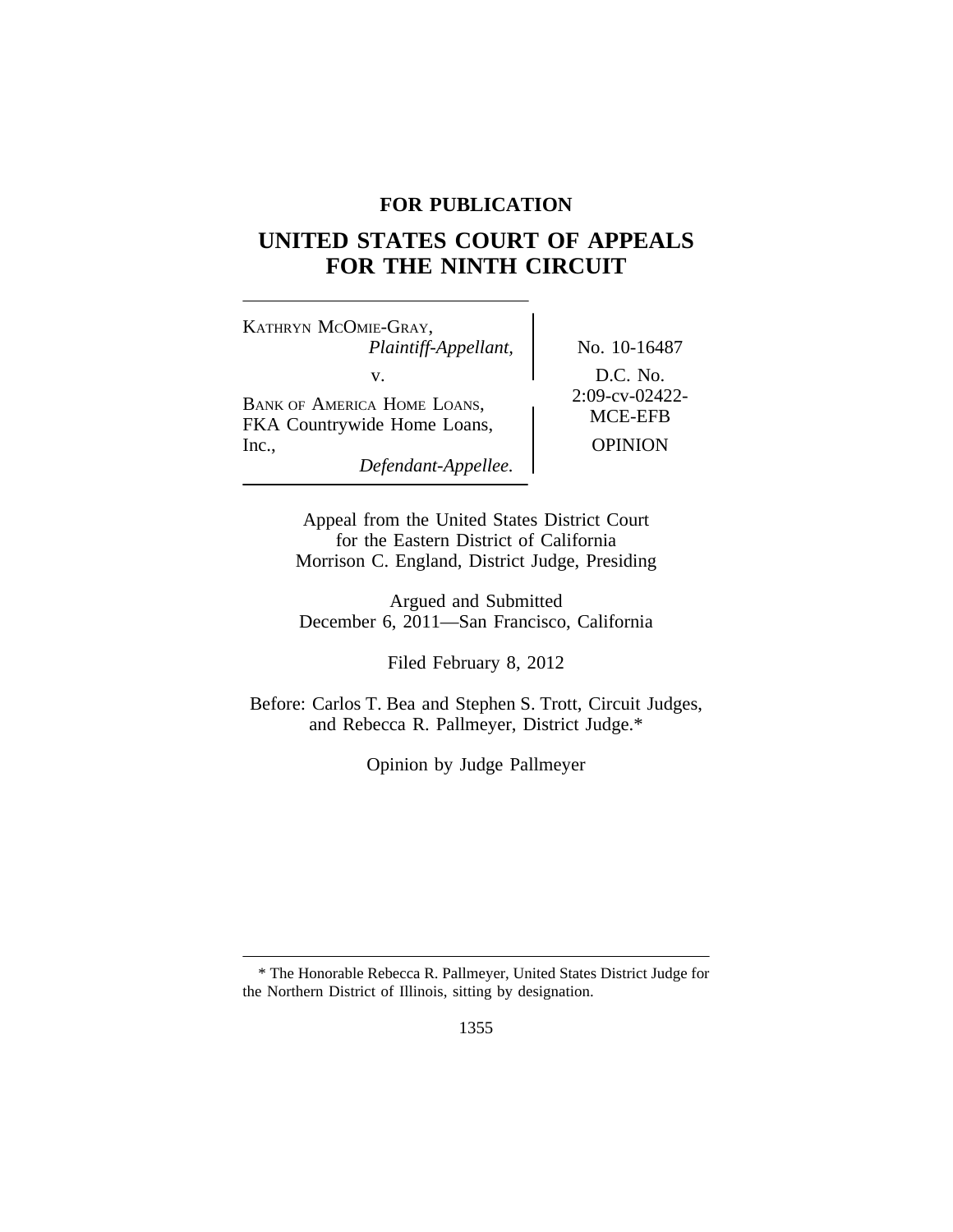### **COUNSEL**

Thomas A. Jenkins and Daniel Joseph Mulligan, San Diego, California; Larry Wayne Gabriel, Woodland Hills, California; Jenkins Mulligan & Gabriel LLP; Pamela Simmons, Simmons & Purdy, Soquel, California, for the plaintiff-appellant.

James Goldbert, Bryan Cave LLP, San Francisco, California, for the defendant-appellee.

Tara A. Twomey, Carmel, California, for the amicus.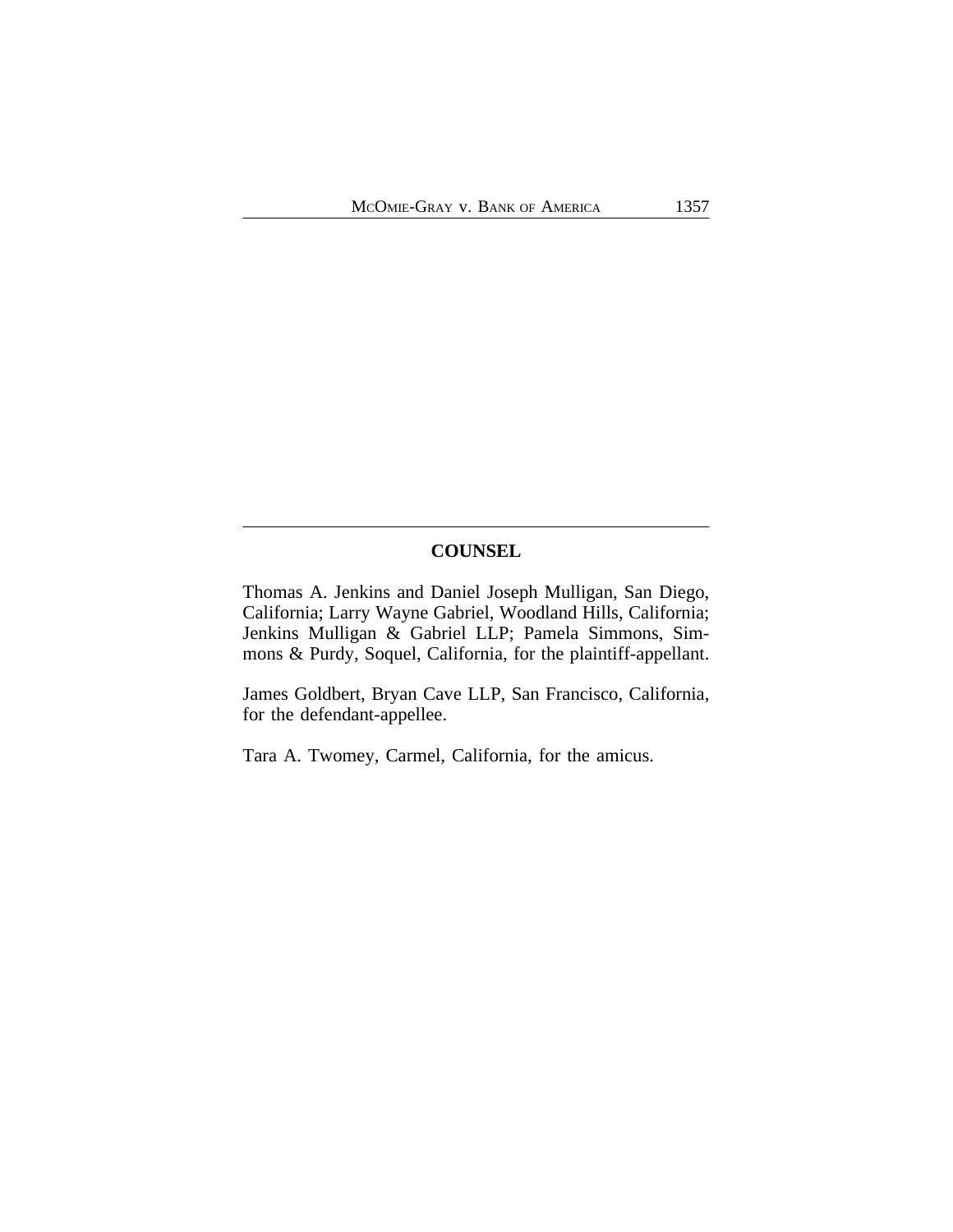#### **OPINION**

#### PALLMEYER, District Judge:

Kathryn McOmie-Gray appeals the dismissal of her lawsuit for failure to state a claim upon which relief may be granted pursuant to Federal Rule of Civil Procedure 12(b)(6). McOmie-Gray sought rescission of her loan secured by a trust deed with Bank of America Home Loans ("the Bank") for alleged violations of disclosure requirements under the federal Truth in Lending Act ("TILA"), 15 U.S.C. § 1601 *et seq.* On the Bank's motion, the district court dismissed the suit as untimely because it was filed after the three-year period set by 15 U.S.C. § 1635(f). McOmie-Gray argues that because she gave the Bank timely notice of rescission, she was not required to bring suit within the three-year period, and the district court erred in dismissing this case.

For us, the question presented is a matter of first impression. McOmie-Gray cites decisions from several district courts in this circuit that apply the one-year statute of limitations set forth in 15 U.S.C. § 1640(e), measuring the time from the date on which the lender fails to respond to the borrower's notice of rescission. We disagree with those courts, and conclude, as set forth below, that the time limit established by 15 U.S.C. § 1635(f) is applicable here. Moreover, as we explained in *Miguel v. Country Funding Corp.*, 309 F.3d 1161 (9th Cir. 2002), 15 U.S.C. § 1635(f) is a three-year statute of repose, requiring dismissal of a claim for rescission brought more than three years after the consummation of the loan secured by the first trust deed, regardless of when the borrower sends notice of rescission.

#### I

On April 14, 2006, McOmie-Gray obtained a first trust deed loan from Paramount Equity Mortgage. At the closing, McOmie-Gray was presented with several loan documents to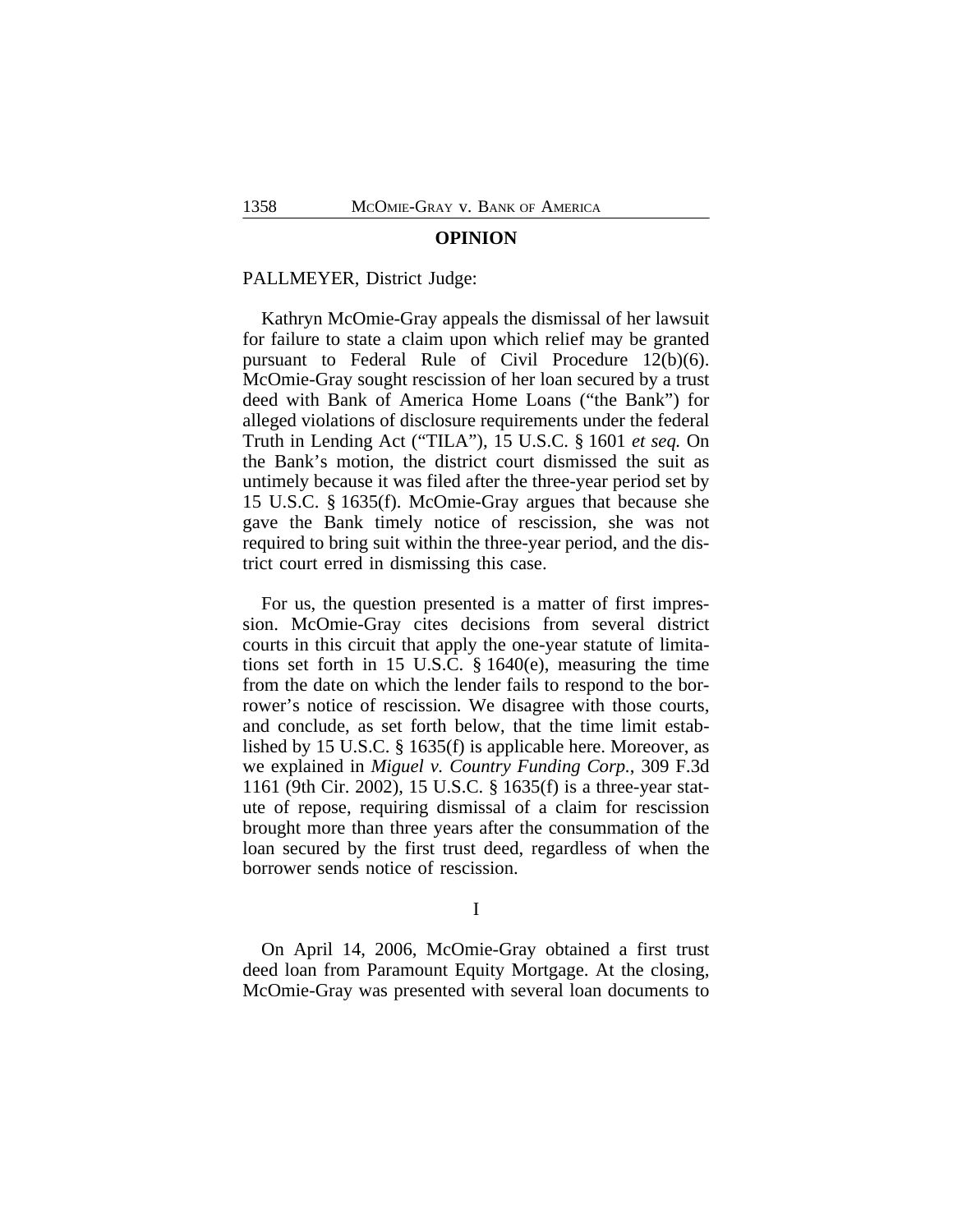sign, including two Notice of Right to Cancel forms. McOmie-Gray alleges, however, that neither of these forms explained when the borrower's right to cancel would expire. Subsequently, Paramount assigned its interest in the loan to Countrywide Home Loans, Inc., a company that the Bank later acquired.

On January 18, 2008, McOmie-Gray, through her attorney, sent the bank notice of her intent to rescind the loan, citing the Bank's failure to advise McOmie-Gray of the final date to cancel the transaction. The Bank refused rescission, asserting that McOmie-Gray had received proper notice of her right to rescind. According to McOmie-Gray, although the Bank initially refused to accept her notice of rescission, it "negotiated with [her] for over a year regarding the rescission." McOmie-Gray's Opening Brief at 5. McOmie-Gray further alleges that to facilitate this negotiation, the Bank agreed to toll the statute of limitations with respect to her TILA claims until August 30, 2009.

On August 28, 2009, McOmie-Gray filed a complaint with the district court seeking rescission of the loan secured by a first trust deed. On the Bank's motion, the district court dismissed the initial complaint with leave to amend because McOmie-Gray failed to allege tender. McOmie-Gray then filed her First Amended Complaint on March 30, 2010. The district court dismissed the First Amended Complaint as well. In its June 23, 2010 order, the court concluded that McOmie-Gray's right to rescission was subject to a three-year statute of repose under 15 U.S.C. § 1635(f). Because this period expired on its face on April 14, 2009—three years after the consummation of the mortgage transaction—the court concluded that McOmie-Gray's claim was time-barred. The court made no mention of the alleged tolling agreement.

#### II

**[1]** TILA protects consumers from fraud, deception, and abuse within the residential secured lending marketplace by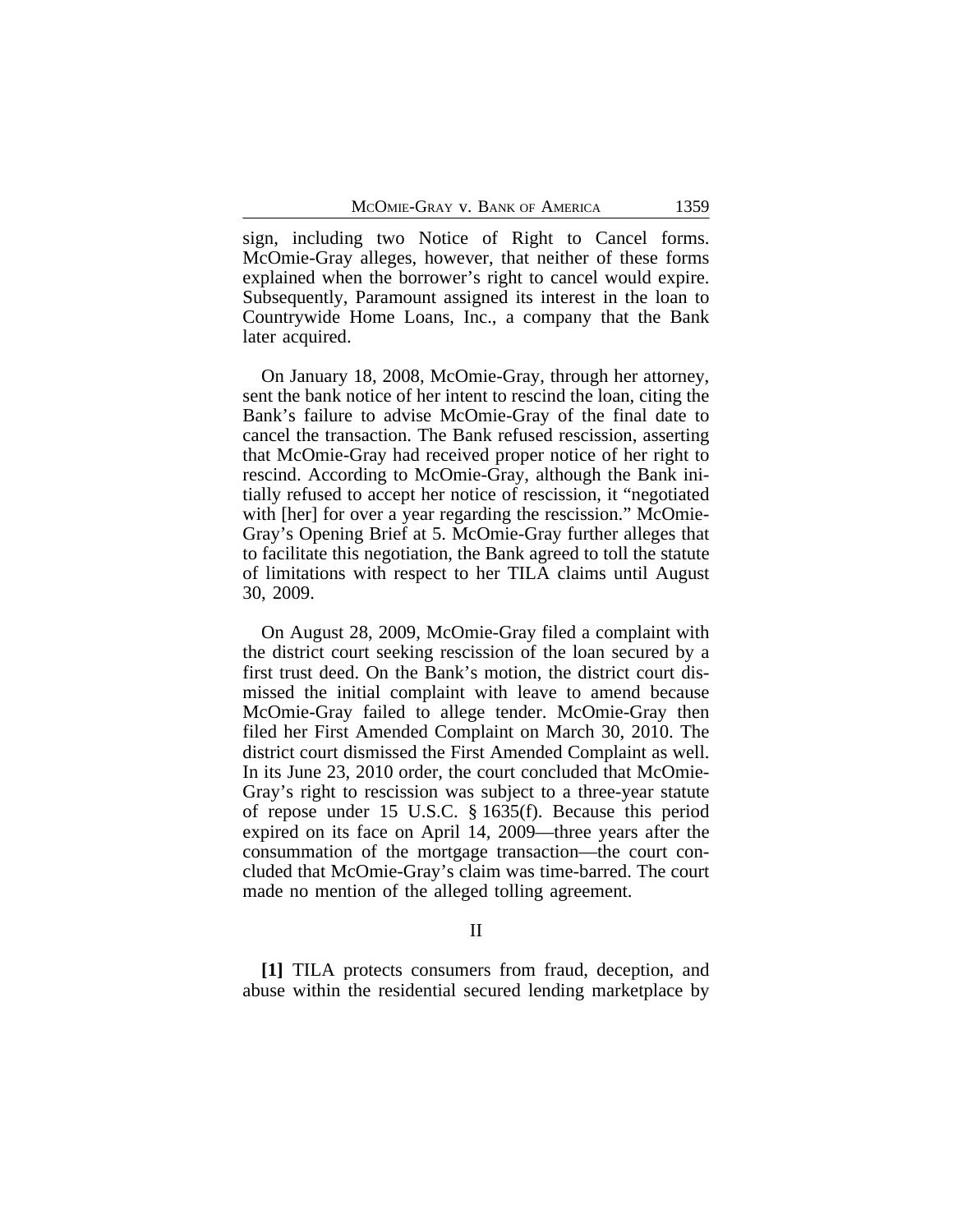mandating that lenders disclose certain information to borrowers. To ensure that lenders comply with these disclosure requirements, TILA grants borrowers the right to rescind a home-secured loan in the event the lender has failed to make the required disclosures. Specifically, § 1635(a) provides that a borrower shall have a right to rescind a loan secured by the borrower's residence by providing prompt notice to the creditor:

[T]he obligor shall have the right to rescind the transaction until midnight of the third business day following the consummation of the transaction or the delivery of the information and rescission forms required under this section together with a statement containing the material disclosures required under this subchapter, whichever is later, by notifying the creditor, in accordance with regulations of the [Federal Reserve Board], of his intention to do so.

15 U.S.C. § 1635(a). Regulation Z, promulgated by the Federal Reserve Board, confirms that notification is the means by which borrowers exercise their right to rescind:

To exercise the right to rescind, the consumer shall notify the creditor of the rescission by mail, telegram or other means of written communication. Notice is considered given when mailed, when filed for telegraphic transmission or, if sent by other means, when delivered to the creditor's designated place of business.

12 C.F.R. § 226.23(a)(2). Rescission is not automatic upon a borrower's mere notice of rescission, as McOmie-Gray contends, however. Instead, where a lender fails to comply with § 1635(b), the statute and regulations contemplate that a borrower, who by sending notice of rescission has "advanced a claim seeking rescission," will seek a determination that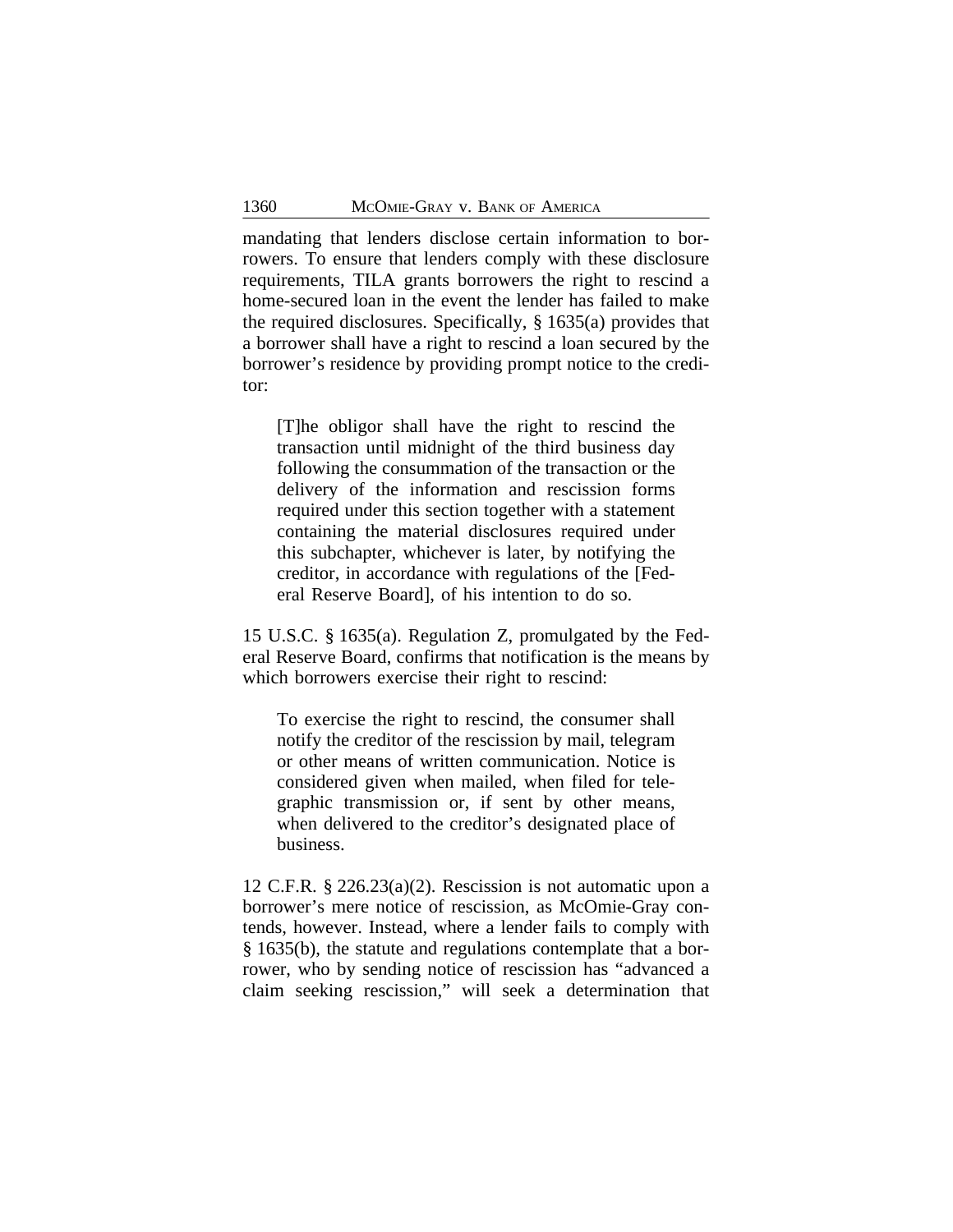rescission is proper. *Large v. Conseco Fin. Servicing Corp*., 292 F.3d 49, 55 (1st Cir. 2002).

**[2]** Section 1635 does not explicitly establish a time limit in which borrowers must bring suit for rescission if a lender does not comply with the rescission request. Indeed, it "says nothing in terms of bringing an action" or "a suit's commencement." *Beach v. Ocwen Fed. Bank*, 523 U.S. 410, 417 (1998). Where the borrower alleges, as McOmie-Gray has here, that "proper notice of rescission rights is not delivered to the consumer at the time of closing, and the lender fails to cure the omission by subsequently providing the proper information, the consumer's usual right to rescind within three days of closing is extended to three years." *Miguel v. Country Funding Corp.*, 309 F.3d 1161, 1163 (9th Cir. 2002). Specifically, § 1635(f) provides:

An obligor's right of rescission shall expire three years after the date of consummation of the transaction or upon the sale of the property, whichever occurs first, notwithstanding the fact that the information and forms required under this section or any other disclosures required under this part have not been delivered to the obligor.

15 U.S.C. § 1635(f). In another section of the Act, 15 U.S.C. § 1640, Congress created a claim for damages for a lender's violation of TILA, adopting a one-year statute of limitations for such actions. This provision makes no mention of rescission which, as noted, is governed by § 1635 and its three-year statute of repose.

## III

**[3]** Were we writing on a blank slate, we might consider whether notification within three years of the transaction could extend the time limit imposed by § 1635(f). But under the case law of this court and the Supreme Court, rescission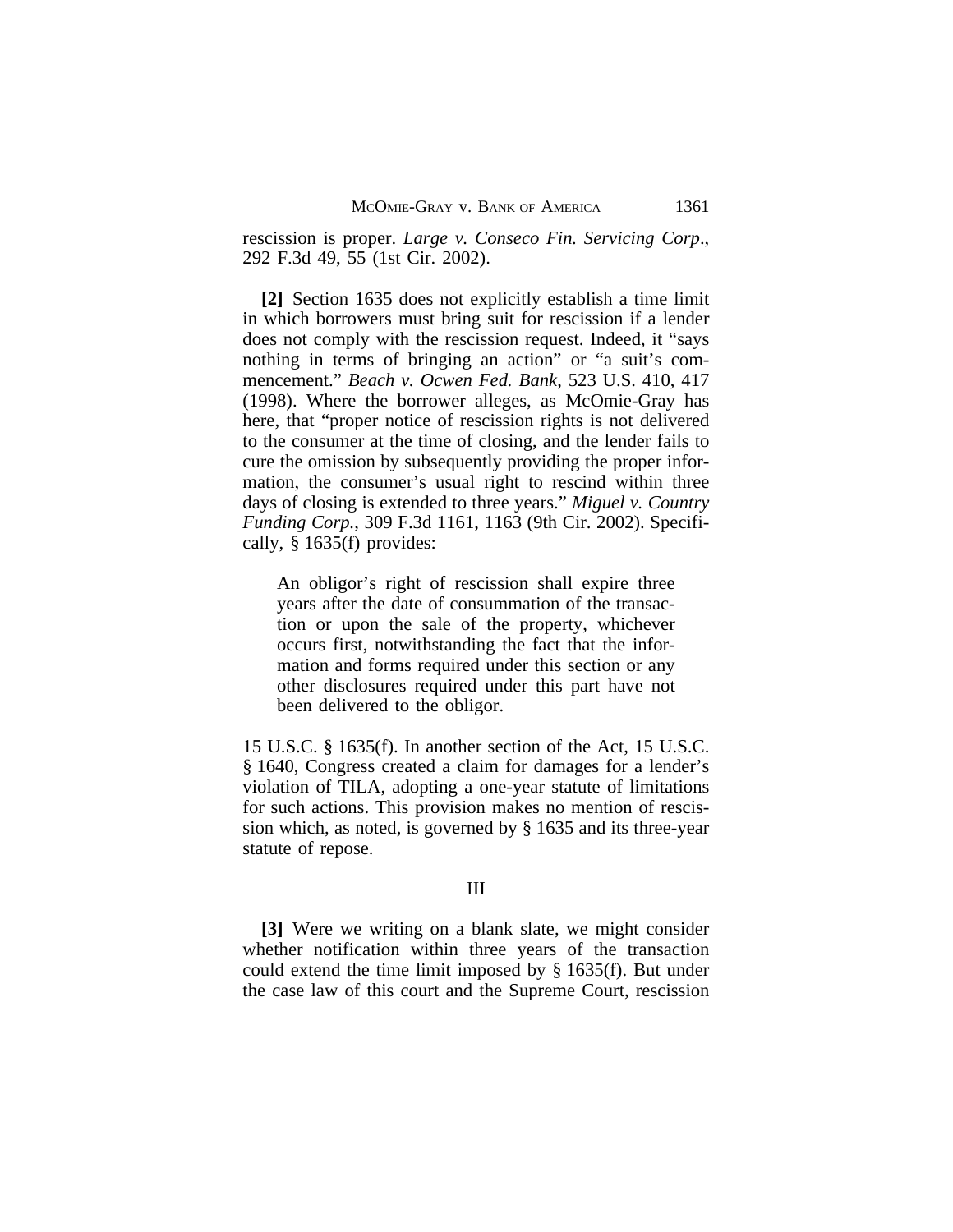suits must be brought within three years from the consummation of the loan, regardless whether notice of rescission is delivered within that three-year period.

In *Beach*, the Supreme Court addressed whether mortgagors, who never sent a notice of rescission to the lender, could nonetheless raise the right of rescission as "an affirmative defense in a collection action brought more than three years after the consummation of the transaction." 523 U.S. at 411- 12. The mortgagors conceded

that any right they may have had to institute an independent proceeding for rescission under § 1635 lapsed . . . three years after they closed the loan with the bank, but they argue[d] that the restriction to three years in  $\S$  1635(f) is a statute of limitation governing only the institution of suit and accordingly has no effect when a borrower claims a § 1635 right of rescission as a "defense in recoupment" to a collection action.

*Id.* at 415. The Court rejected this proposed reading of § 1635(f). Specifically, the Court observed that

[s]ection  $1635(f)$ ... takes us beyond any question whether it limits more than the time for bringing a suit, by governing the life of the underlying right as well. The subsection says nothing in terms of bringing an action but instead provides that the "right of rescission [under the Act] shall expire" at the end of the time period. It talks not of a suit's commencement but of a right's duration, which it addresses in terms so straightforward as to render any limitation on the time for seeking a remedy superfluous.

*Id.* at 417 (alteration in original). The plain meaning of the Act, the Court concluded, "permits no federal right to rescind, defensively *or otherwise*, after the 3-year period of § 1635(f)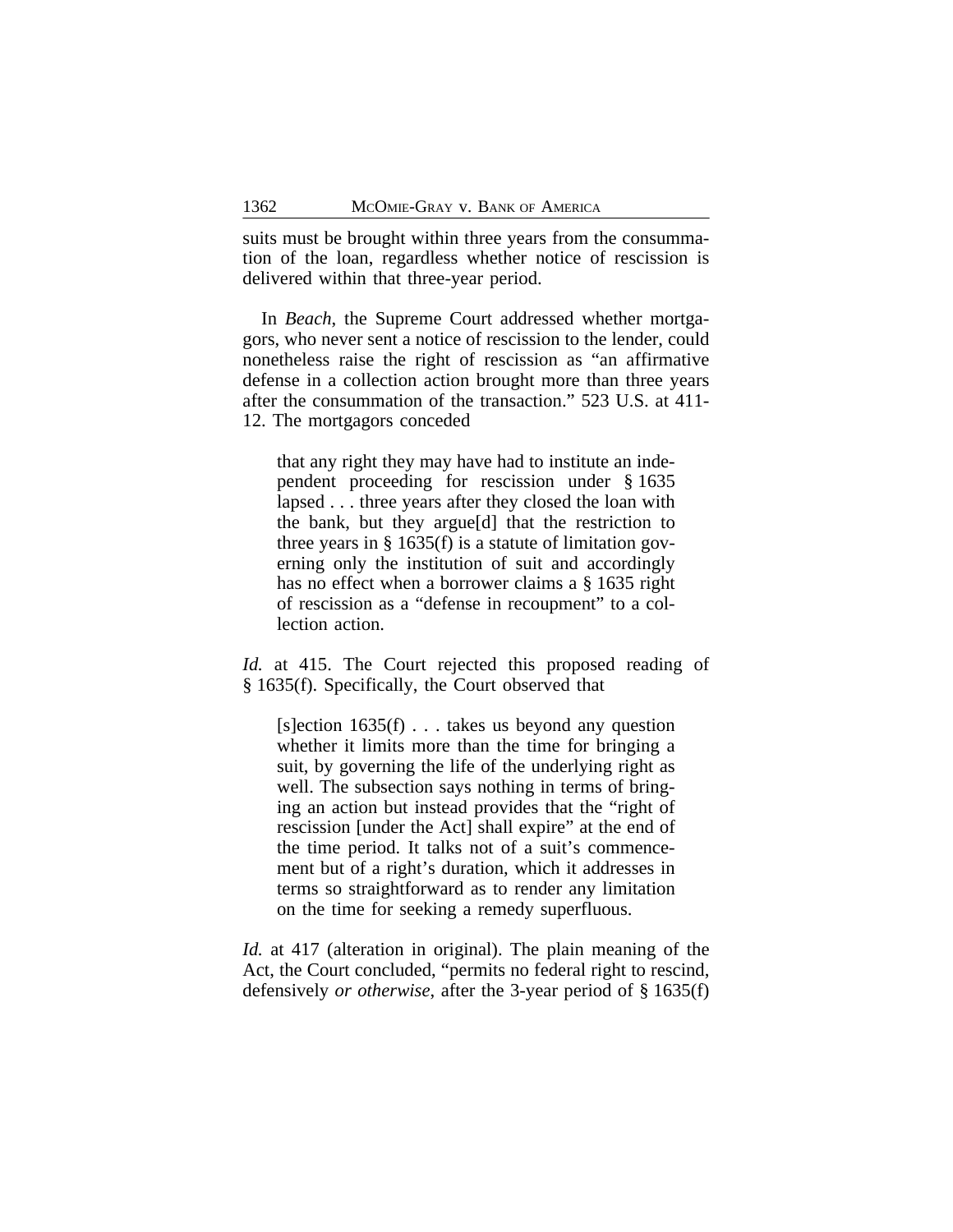has run." *Id.* at 419 (emphasis added). Thus, the Court held that the mortgagor could not raise the right to rescind as a defense to the mortgagee's foreclosure action after the threeyear period had run. *Id.* The language the Court used, however, broadly assumes that a three-year limitation governs cases where a borrower, as plaintiff, seeks rescission of the mortgage transaction.

Following the Supreme Court's holding in *Beach*, we addressed the question whether a borrower may file a lawsuit seeking rescission beyond the three-year period if the borrower never sent a timely notice of rescission. *Miguel*, 309 F.3d 1161. In *Miguel*, the borrowers refinanced their home on December 1, 1994. On November 7, 1997, the borrowers sent notice of rescission to the mortgage servicer, an agent of the actual lienholder. The borrowers filed suit against the agent on December 1, 1997, exactly three years from the closing date. When the borrowers realized that they had sued the wrong entity, they filed an amended complaint that included the lienholder as a defendant on June 17, 1998, well after the three-year period had expired. The district court concluded that the borrower was entitled to rescission. *Id.* at 1162-63.

**[4]** On appeal, we reversed and held that the borrowers' right to rescission had expired because the bank did not receive a notice of rescission within three years from the consummation of the transaction. *Id.* at 1165. We relied on *Beach* and a Ninth Circuit opinion holding "that section 1635(f) represents an 'absolute limitation on rescission actions' which bars any claims filed more than three years after the consummation of the transaction." *Id.* at 1164 (citing *King v. California*, 784 F.2d 910, 913 (9th Cir. 1986)). The *Miguel* court concluded in broad language that "§ 1635(f) is a statute of repose, depriving the courts of subject matter jurisdiction when a § 1635 claim is brought outside the three-year limitation period." *Id.* at 1164. Section 1635(f) is therefore not merely a statute of limitations—it completely extinguishes the underlying right itself. The plaintiff in *Miguel* argued that her